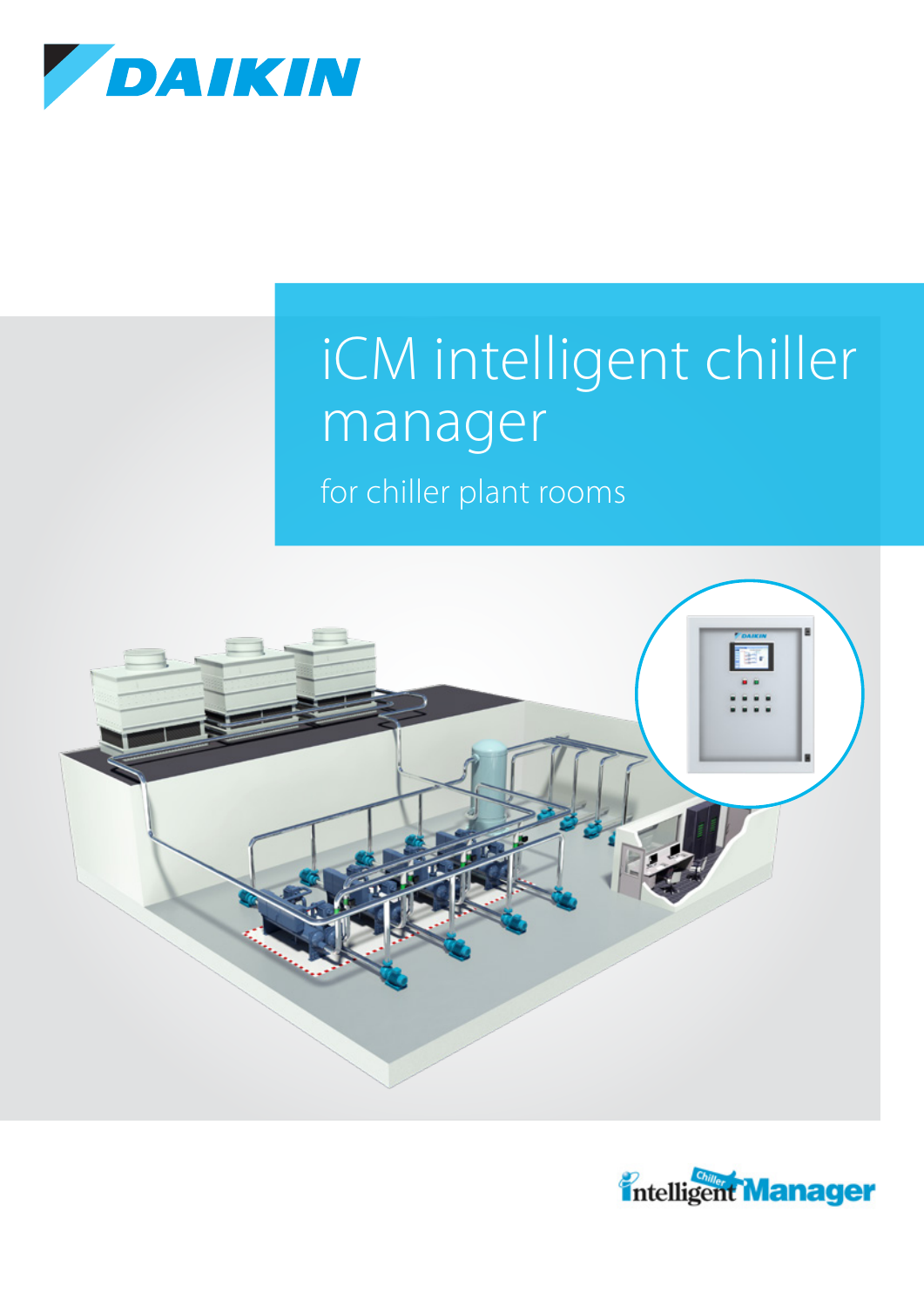# What is iCM, the intelligent chiller manager?

### Factory-engineered system control to manage a chiller plant room

Thus optimising its performance and increasing its reliability by:

- › Optimal start-up, sequencing & staging of chillers
- › Matching chiller capacity to load demand

#### **Availability** iCM's main functionalities:

Determines whether chillers are available or not, based on:

- › Inputs from the chiller unit controllers
- › Modbus communication status
- › Pump status

#### **Sequencing**

Optimises the order in which available chillers are turned on and off depending on operating hours, energy efficiency, etc.

#### **Staging**

Calculates **energy-optimal stage-up/stage-down** of the chiller by determining the increased capacity demand by capacity control, compensation of temperature and rotation. This function aims at providing the most energy-efficient combination of chillers on a continuous basis.

#### **Stopping Last Chiller/Recycling**

Captures a rise in demand when the **last chiller is staged down,** by operating the pump dedicated to the next ON chiller at a minimum VFD frequency.

#### **Min/Max Operating Chiller Setting**

Ensures that the number of operating chillers always **stays within a certain range,** regardless of changes in demand.

## Why choose iCM?

- › Optimise performance
- › Increase reliability
- › Reduce energy costs
- › Reduce maintenance costs
- › Factory-engineered and tested
- › Remote control and monitoring. From one-time commissioning to real-time commissioning



**Daikin is the best qualified partner to optimise the operation of a Daikin chiller plant room.**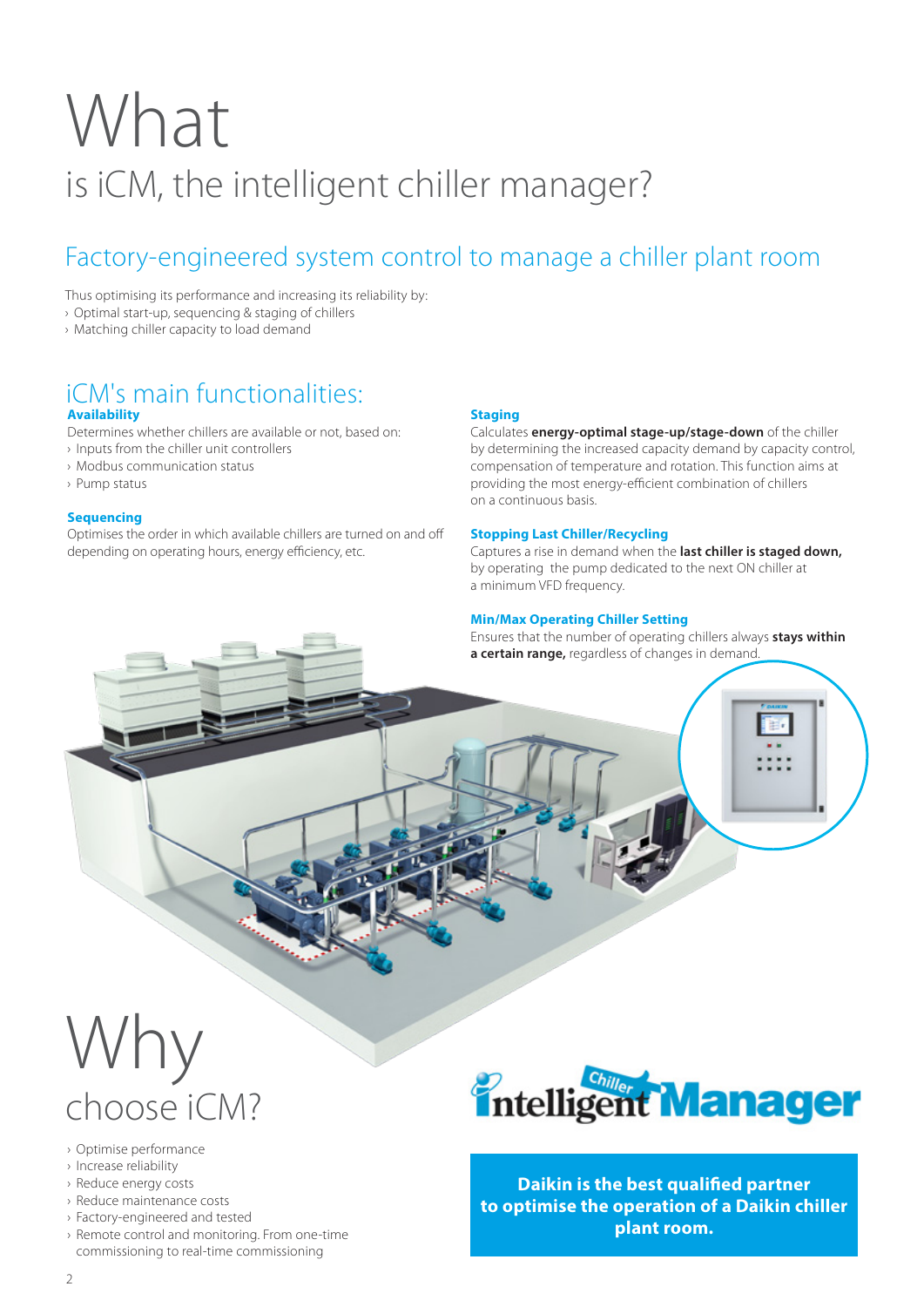# Product line-up and specifications

### iCM is available in two versions:





(Light/Full) (≤4/≤8 MT3 chillers & peripherals)



(Free-programmable )





(Customised )

#### **Standard version**

Configurable controller with a pre-set library of applications. The standard system is divided into three configurations according to how many chillers and peripherals it can manage.

#### **Standard is the right solution for you when you have:**

- › Up to 8 x (Air-cooled/Water-cooled chillers + shut-off valves + pumps)
- › Only a primary, or a primary-secondary system
- › Constant or variable primary flow



#### **Customised version:**

Free-programmable controller for those applications not covered by the Standard version.

### Remote control and monitoring possibilities

(valid for both Standard and Customised versions)

- › **Connectivity to Daikin's remote monitoring and control system (www.daikinonsite.com)**  for remote monitoring and service providing Internet connection to the main controller
- › **Integration with general BAS/BMS** offered through BACnet or Modbus Modules based on BACnet/IP or Modbus RTU/RS-485 protocols
- › **Built-in HMI, Remote HMI, Web HMI and daikinonsite.com** are available for control and configuration